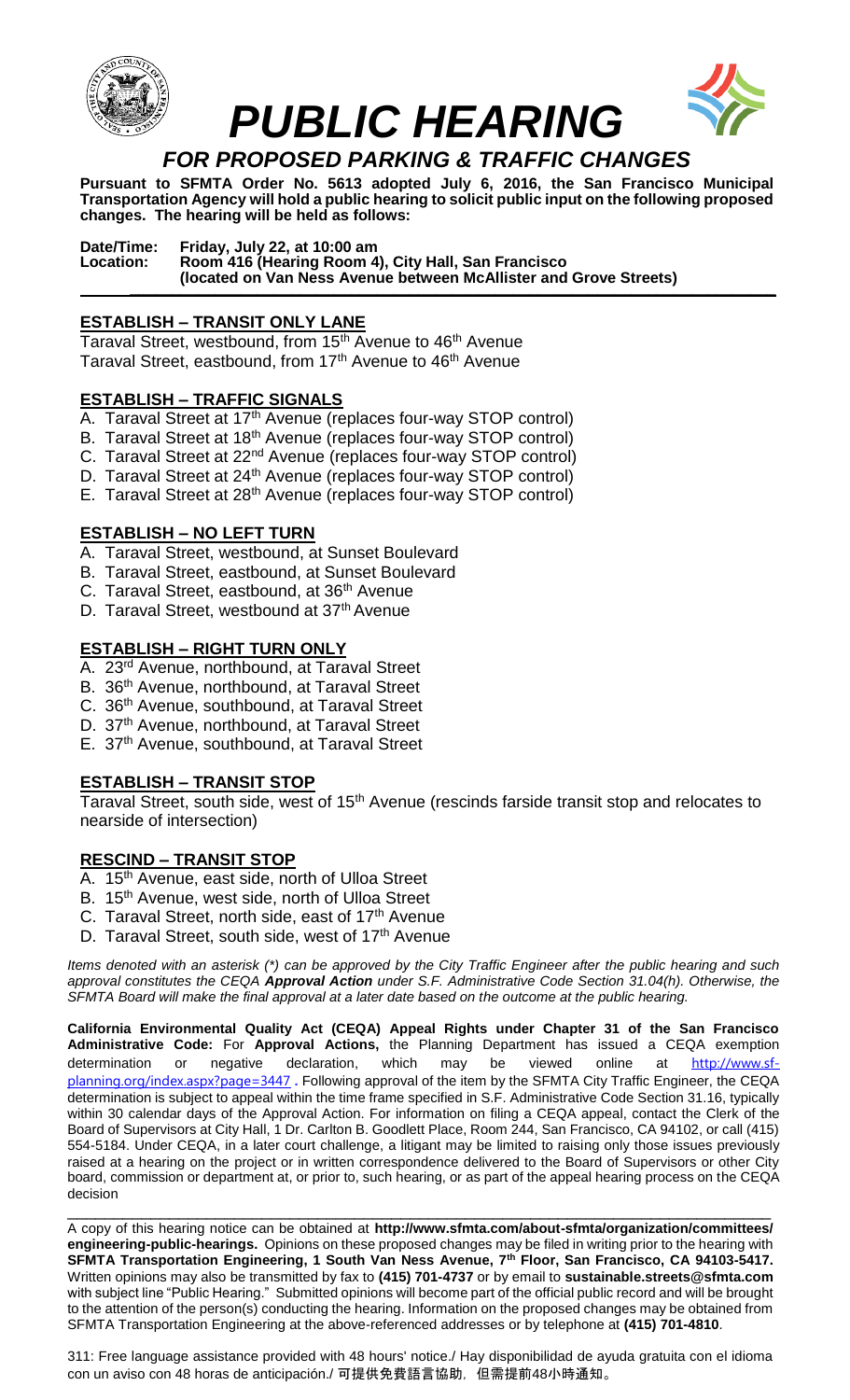

**Pursuant to SFMTA Order No. 5613 adopted July 6, 2016, the San Francisco Municipal Transportation Agency will hold a public hearing to solicit public input on the following proposed changes. The hearing will be held as follows:**

**Date/Time: Friday, July 22, at 10:00 am Location: Room 416 (Hearing Room 4), City Hall, San Francisco (located on Van Ness Avenue between McAllister and Grove Streets) \_\_\_\_\_\_\_\_\_\_\_\_\_\_\_\_\_\_\_\_\_\_\_\_\_\_\_\_\_\_\_\_\_\_\_\_\_\_\_\_\_\_\_\_\_\_\_\_\_\_\_\_\_\_\_\_\_\_\_\_\_\_\_\_\_\_\_\_\_\_\_\_\_\_\_\_**

- E. Taraval Street, north side, east of 22<sup>nd</sup> Avenue
- F. Taraval Street, south side, west of 24<sup>th</sup> Avenue
- G. Taraval Street, north side, east of 28<sup>th</sup> Avenue
- H. Taraval Street, south side, west of 28<sup>th</sup> Avenue
- I. Taraval Street, north side, east of  $35<sup>th</sup>$  Avenue

### **ESTABLISH – TRANSIT BOARDING ISLANDS ESTABLISH – TOW-AWAY NO STOPPING ANYTIME**

- A. Taraval Street, north side, from 18<sup>th</sup> Avenue to 19<sup>th</sup> Avenue (removes 6 metered parking spaces #808, 810, 812, 814, 816, 818 and 1 passenger loading zone for transit boarding island with high-level accessible platform with ramp)
- B. Taraval Street, south side, from 19<sup>th</sup> Avenue to 20<sup>th</sup> Avenue (removes 9 metered parking spaces #905, 907, 909, 911, 913, 917, 919, 923, 925 for transit boarding island with highlevel accessible platform with ramp)
- C. Taraval Street, north side, from 25<sup>th</sup> Avenue to 26<sup>th</sup> Avenue (removes 9 metered parking spaces #1502, 1504-G, 1508, 1512, 1514, 1520, 1522, 1524, 1526 for transit boarding island)
- D. Taraval Street, south side, from 26<sup>th</sup> Avenue to 27<sup>th</sup> Avenue (removes 9 metered parking spaces #1601, 1603, 1605, 1611, 1617, 1619, 1621, 1623, 1625 for transit boarding island; permanent establishment of this transit boarding island pending evaluation of striping and signage pilot project)
- E. Taraval Street, north side, from 28th Avenue to 140 feet westerly (removes 2 white zone parking spaces, 1 blue zone parking space, and metered parking space #1812 for transit high-level accessible boarding platform with ramp)
- F. Taraval Street, north side, from 30<sup>th</sup> Avenue to 220 feet easterly (removes 7 parking spaces for transit boarding island)
- G. Taraval Street, south side, from 30<sup>th</sup> Avenue to 31<sup>st</sup> Avenue (removes 9 parking spaces for transit boarding island with high-level accessible platform with ramp; permanent establishment of this transit boarding island pending evaluation of striping and signage pilot project)
- H. Taraval Street, north side, from 32<sup>nd</sup> Avenue to 220 feet easterly (removes 8 parking spaces for transit boarding island)

*Items denoted with an asterisk (\*) can be approved by the City Traffic Engineer after the public hearing and such approval constitutes the CEQA Approval Action under S.F. Administrative Code Section 31.04(h). Otherwise, the SFMTA Board will make the final approval at a later date based on the outcome at the public hearing.*

**California Environmental Quality Act (CEQA) Appeal Rights under Chapter 31 of the San Francisco Administrative Code:** For **Approval Actions,** the Planning Department has issued a CEQA exemption determination or negative declaration, which may be viewed online at [http://www.sf](http://www.sf-planning.org/index.aspx?page=3447)[planning.org/index.aspx?page=3447](http://www.sf-planning.org/index.aspx?page=3447) **.** Following approval of the item by the SFMTA City Traffic Engineer, the CEQA determination is subject to appeal within the time frame specified in S.F. Administrative Code Section 31.16, typically within 30 calendar days of the Approval Action. For information on filing a CEQA appeal, contact the Clerk of the Board of Supervisors at City Hall, 1 Dr. Carlton B. Goodlett Place, Room 244, San Francisco, CA 94102, or call (415) 554-5184. Under CEQA, in a later court challenge, a litigant may be limited to raising only those issues previously raised at a hearing on the project or in written correspondence delivered to the Board of Supervisors or other City board, commission or department at, or prior to, such hearing, or as part of the appeal hearing process on the CEQA decision

\_\_\_\_\_\_\_\_\_\_\_\_\_\_\_\_\_\_\_\_\_\_\_\_\_\_\_\_\_\_\_\_\_\_\_\_\_\_\_\_\_\_\_\_\_\_\_\_\_\_\_\_\_\_\_\_\_\_\_\_\_\_\_\_\_\_\_\_\_\_\_\_\_\_\_\_ A copy of this hearing notice can be obtained at **http://www.sfmta.com/about-sfmta/organization/committees/ engineering-public-hearings.** Opinions on these proposed changes may be filed in writing prior to the hearing with **SFMTA Transportation Engineering, 1 South Van Ness Avenue, 7th Floor, San Francisco, CA 94103-5417.** Written opinions may also be transmitted by fax to **(415) 701-4737** or by email to **sustainable.streets@sfmta.com**  with subject line "Public Hearing." Submitted opinions will become part of the official public record and will be brought to the attention of the person(s) conducting the hearing. Information on the proposed changes may be obtained from SFMTA Transportation Engineering at the above-referenced addresses or by telephone at **(415) 701-4810**.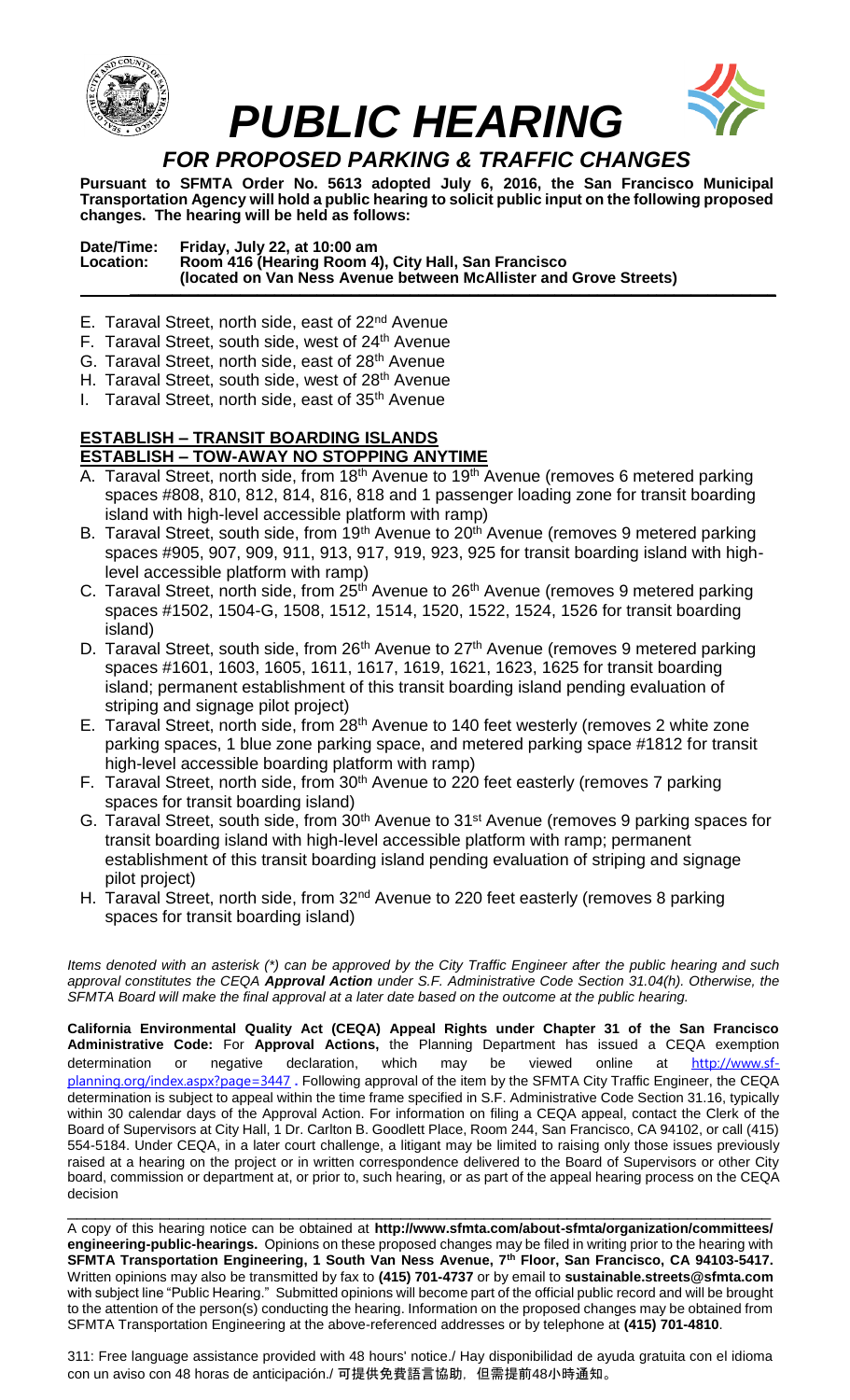

**Pursuant to SFMTA Order No. 5613 adopted July 6, 2016, the San Francisco Municipal Transportation Agency will hold a public hearing to solicit public input on the following proposed changes. The hearing will be held as follows:**

### **Date/Time: Friday, July 22, at 10:00 am Location: Room 416 (Hearing Room 4), City Hall, San Francisco (located on Van Ness Avenue between McAllister and Grove Streets) \_\_\_\_\_\_\_\_\_\_\_\_\_\_\_\_\_\_\_\_\_\_\_\_\_\_\_\_\_\_\_\_\_\_\_\_\_\_\_\_\_\_\_\_\_\_\_\_\_\_\_\_\_\_\_\_\_\_\_\_\_\_\_\_\_\_\_\_\_\_\_\_\_\_\_\_**

- I. Taraval Street, south side, from  $32<sup>nd</sup>$  Avenue to 220 feet westerly (removes 8 parking spaces for transit boarding island; permanent establishment of this transit boarding island pending evaluation of striping and signage pilot project)
- J. Taraval Street, north side, from 40<sup>th</sup> Avenue to 220 feet easterly (removes 4 parking spaces for transit boarding island)
- K. Taraval Street, south side, from 40<sup>th</sup> Avenue to 220 feet westerly (removes 10 parking spaces for transit boarding island; permanent establishment of this transit boarding island pending evaluation of striping and signage pilot project)
- L. Taraval Street, north side, from 42<sup>nd</sup> Avenue to 220 feet easterly (removes 7 parking spaces for transit boarding island)
- M. Taraval Street, north side, from 42<sup>nd</sup> Avenue to 140 feet westerly (removes 3 parking spaces for transit high-level accessible boarding island with ramp)
- N. Taraval Street, south side, from 42<sup>nd</sup> Avenue to 140 feet easterly (removes 4 parking spaces for transit high-level accessible boarding island with ramp)
- O. Taraval Street, south side, from 42<sup>nd</sup> Avenue to 220 feet westerly (removes 10 parking spaces for transit boarding island)
- P. Taraval Street, north side, from 44<sup>th</sup> Avenue to 220 feet easterly (removes 5 parking spaces for transit boarding island)
- Q. Taraval Street, south side, from 44<sup>th</sup> Avenue to 220 feet westerly (removes 7 parking spaces for transit boarding island)
- R. Taraval Street, north side, from 45<sup>th</sup> Avenue to 46<sup>th</sup> Avenue (removes 8 parking spaces for transit boarding island)

#### **ESTABLISH – TRANSIT BOARDING ISLAND EXTENSION ESTABLISH – TOW-AWAY NO STOPPING ANYTIME**

- A. Taraval Street, south side, from 21<sup>st</sup> Avenue to 120 feet westerly (removes 2 metered parking spaces #1103, 1105 for extension of boarding island)
- B. Taraval Street, north side, at 23<sup>rd</sup> Avenue (removes 3 metered parking spaces #1216, 1220, 1222 for extension of boarding island)
- C. Taraval Street, north side, from 36<sup>th</sup> Ave to 140 feet easterly (removes 5 parking spaces for boarding island extension through intersection)
- D. Taraval Street, south side, at 37<sup>th</sup> avenue to 38<sup>th</sup> Avenue (removes 3 parking spaces for boarding island extension through intersection)

*Items denoted with an asterisk (\*) can be approved by the City Traffic Engineer after the public hearing and such approval constitutes the CEQA Approval Action under S.F. Administrative Code Section 31.04(h). Otherwise, the SFMTA Board will make the final approval at a later date based on the outcome at the public hearing.*

**California Environmental Quality Act (CEQA) Appeal Rights under Chapter 31 of the San Francisco Administrative Code:** For **Approval Actions,** the Planning Department has issued a CEQA exemption determination or negative declaration, which may be viewed online at [http://www.sf](http://www.sf-planning.org/index.aspx?page=3447)[planning.org/index.aspx?page=3447](http://www.sf-planning.org/index.aspx?page=3447) **.** Following approval of the item by the SFMTA City Traffic Engineer, the CEQA determination is subject to appeal within the time frame specified in S.F. Administrative Code Section 31.16, typically within 30 calendar days of the Approval Action. For information on filing a CEQA appeal, contact the Clerk of the Board of Supervisors at City Hall, 1 Dr. Carlton B. Goodlett Place, Room 244, San Francisco, CA 94102, or call (415) 554-5184. Under CEQA, in a later court challenge, a litigant may be limited to raising only those issues previously raised at a hearing on the project or in written correspondence delivered to the Board of Supervisors or other City board, commission or department at, or prior to, such hearing, or as part of the appeal hearing process on the CEQA decision

\_\_\_\_\_\_\_\_\_\_\_\_\_\_\_\_\_\_\_\_\_\_\_\_\_\_\_\_\_\_\_\_\_\_\_\_\_\_\_\_\_\_\_\_\_\_\_\_\_\_\_\_\_\_\_\_\_\_\_\_\_\_\_\_\_\_\_\_\_\_\_\_\_\_\_\_ A copy of this hearing notice can be obtained at **http://www.sfmta.com/about-sfmta/organization/committees/ engineering-public-hearings.** Opinions on these proposed changes may be filed in writing prior to the hearing with **SFMTA Transportation Engineering, 1 South Van Ness Avenue, 7th Floor, San Francisco, CA 94103-5417.** Written opinions may also be transmitted by fax to **(415) 701-4737** or by email to **sustainable.streets@sfmta.com**  with subject line "Public Hearing." Submitted opinions will become part of the official public record and will be brought to the attention of the person(s) conducting the hearing. Information on the proposed changes may be obtained from SFMTA Transportation Engineering at the above-referenced addresses or by telephone at **(415) 701-4810**.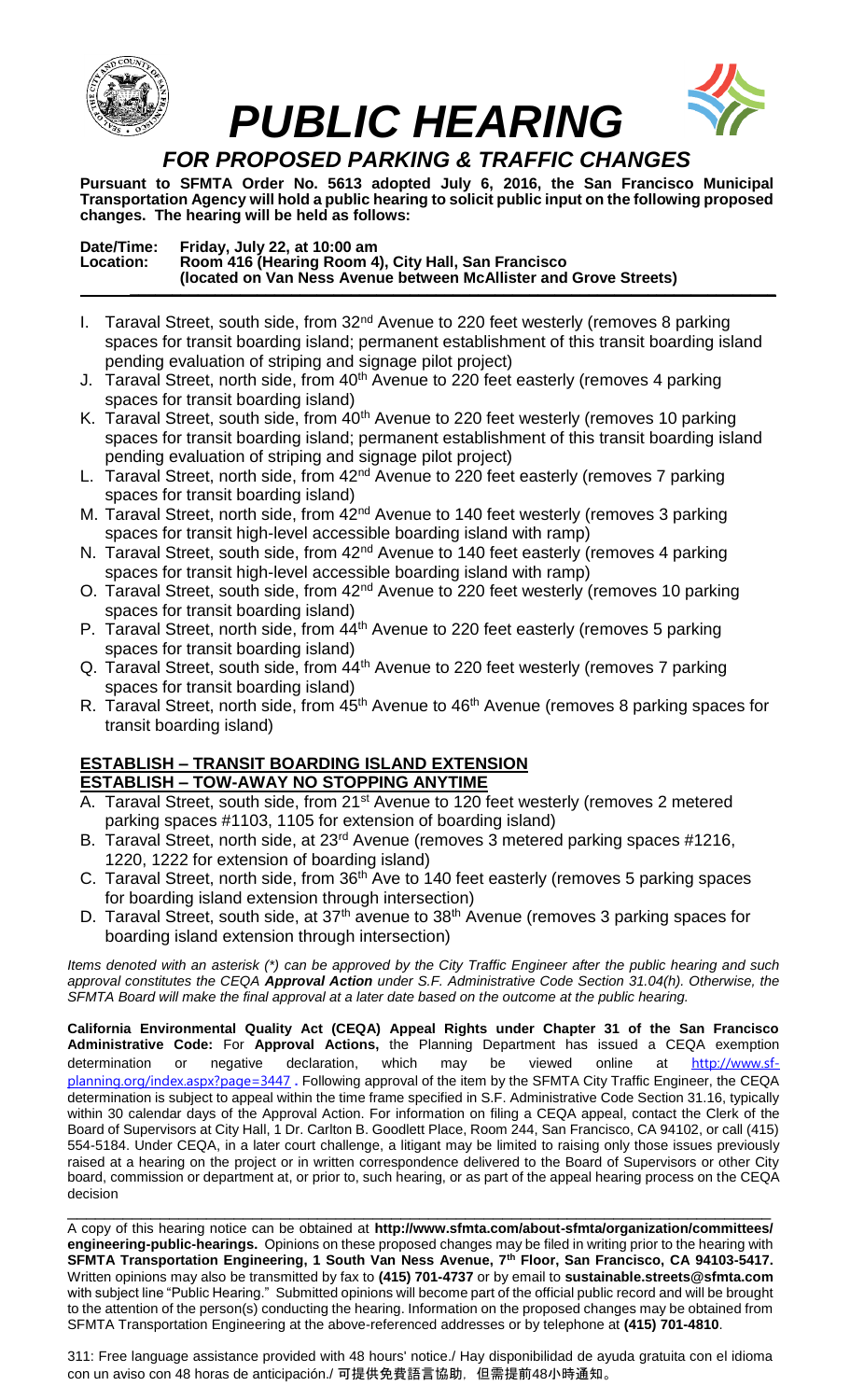



**Pursuant to SFMTA Order No. 5613 adopted July 6, 2016, the San Francisco Municipal Transportation Agency will hold a public hearing to solicit public input on the following proposed changes. The hearing will be held as follows:**

**Date/Time: Friday, July 22, at 10:00 am Location: Room 416 (Hearing Room 4), City Hall, San Francisco (located on Van Ness Avenue between McAllister and Grove Streets) \_\_\_\_\_\_\_\_\_\_\_\_\_\_\_\_\_\_\_\_\_\_\_\_\_\_\_\_\_\_\_\_\_\_\_\_\_\_\_\_\_\_\_\_\_\_\_\_\_\_\_\_\_\_\_\_\_\_\_\_\_\_\_\_\_\_\_\_\_\_\_\_\_\_\_\_**

### **ESTABLISH – SIDEWALK WIDENING ESTABLISH – NO PARKING ANYTIME**

- A. Taraval Street, south side, from 15<sup>th</sup> Avenue to 24 feet easterly (for a 6-foot wide pedestrian bulb)
- B. 15<sup>th</sup> Avenue, east side, from Taraval Street to 123 feet southerly (removes 4 parking spaces for a 9-foot wide transit bulb)
- C. Taraval Street, south side, from 15<sup>th</sup> Avenue to 116 feet westerly (for a 20-foot wide transit bulb)
- D. 15<sup>th</sup> Avenue, west side, from Taraval Street to 23 feet southerly (for a 4-foot wide pedestrian bulb)
- E. Taraval Street, south side, from 20<sup>th</sup> Avenue to 23 feet westerly (for a 6-foot wide pedestrian bulb)
- F. 20<sup>th</sup> Avenue, west side, from Taraval Street to 23 feet southerly (removes metered green parking space #2403-G for a 6-foot wide pedestrian bulb)
- G. Taraval Street, north side, from 20<sup>th</sup> Avenue to 23 feet easterly (for a 6-foot wide pedestrian bulb)
- H. 20<sup>th</sup> Avenue, east side, from Taraval Street to 23 feet northerly (removes metered parking space #2368 for pedestrian bulb)
- I. Taraval Street, north side, from 21<sup>st</sup> Avenue to 23 feet easterly (for a 6-foot wide pedestrian bulb)
- J. 21<sup>st</sup> Avenue, east side, from Taraval Street to 23 feet northerly (removes parking meter space #2370 for 6-foot wide pedestrian bulb)
- K. Taraval Street, north side, from 22<sup>nd</sup> Avenue to 23 feet easterly (removes metered parking space #1128 for pedestrian bulb)
- L. 22<sup>nd</sup> Avenue, east side, from Taraval Street to 23 feet northerly (removes metered parking space #2368 for pedestrian bulb)
- M. Taraval Street, south side, from 22<sup>nd</sup> Avenue to 23 feet westerly (removes metered yellow parking space #1201 for pedestrian bulb)
- N. 22<sup>nd</sup> Avenue, west side, from Taraval Street to 19 feet southerly (for a 6-foot wide pedestrian bulb)
- O. Taraval Street, south side, from 24<sup>th</sup> Street to 23 feet westerly (removes metered parking space #1401 for pedestrian bulb)

*Items denoted with an asterisk (\*) can be approved by the City Traffic Engineer after the public hearing and such approval constitutes the CEQA Approval Action under S.F. Administrative Code Section 31.04(h). Otherwise, the SFMTA Board will make the final approval at a later date based on the outcome at the public hearing.*

**California Environmental Quality Act (CEQA) Appeal Rights under Chapter 31 of the San Francisco Administrative Code:** For **Approval Actions,** the Planning Department has issued a CEQA exemption determination or negative declaration, which may be viewed online at [http://www.sf](http://www.sf-planning.org/index.aspx?page=3447)[planning.org/index.aspx?page=3447](http://www.sf-planning.org/index.aspx?page=3447) **.** Following approval of the item by the SFMTA City Traffic Engineer, the CEQA determination is subject to appeal within the time frame specified in S.F. Administrative Code Section 31.16, typically within 30 calendar days of the Approval Action. For information on filing a CEQA appeal, contact the Clerk of the Board of Supervisors at City Hall, 1 Dr. Carlton B. Goodlett Place, Room 244, San Francisco, CA 94102, or call (415) 554-5184. Under CEQA, in a later court challenge, a litigant may be limited to raising only those issues previously raised at a hearing on the project or in written correspondence delivered to the Board of Supervisors or other City board, commission or department at, or prior to, such hearing, or as part of the appeal hearing process on the CEQA decision \_\_\_\_\_\_\_\_\_\_\_\_\_\_\_\_\_\_\_\_\_\_\_\_\_\_\_\_\_\_\_\_\_\_\_\_\_\_\_\_\_\_\_\_\_\_\_\_\_\_\_\_\_\_\_\_\_\_\_\_\_\_\_\_\_\_\_\_\_\_\_\_\_\_\_\_

A copy of this hearing notice can be obtained at **http://www.sfmta.com/about-sfmta/organization/committees/ engineering-public-hearings.** Opinions on these proposed changes may be filed in writing prior to the hearing with **SFMTA Transportation Engineering, 1 South Van Ness Avenue, 7th Floor, San Francisco, CA 94103-5417.** Written opinions may also be transmitted by fax to **(415) 701-4737** or by email to **sustainable.streets@sfmta.com**  with subject line "Public Hearing." Submitted opinions will become part of the official public record and will be brought to the attention of the person(s) conducting the hearing. Information on the proposed changes may be obtained from SFMTA Transportation Engineering at the above-referenced addresses or by telephone at **(415) 701-4810**.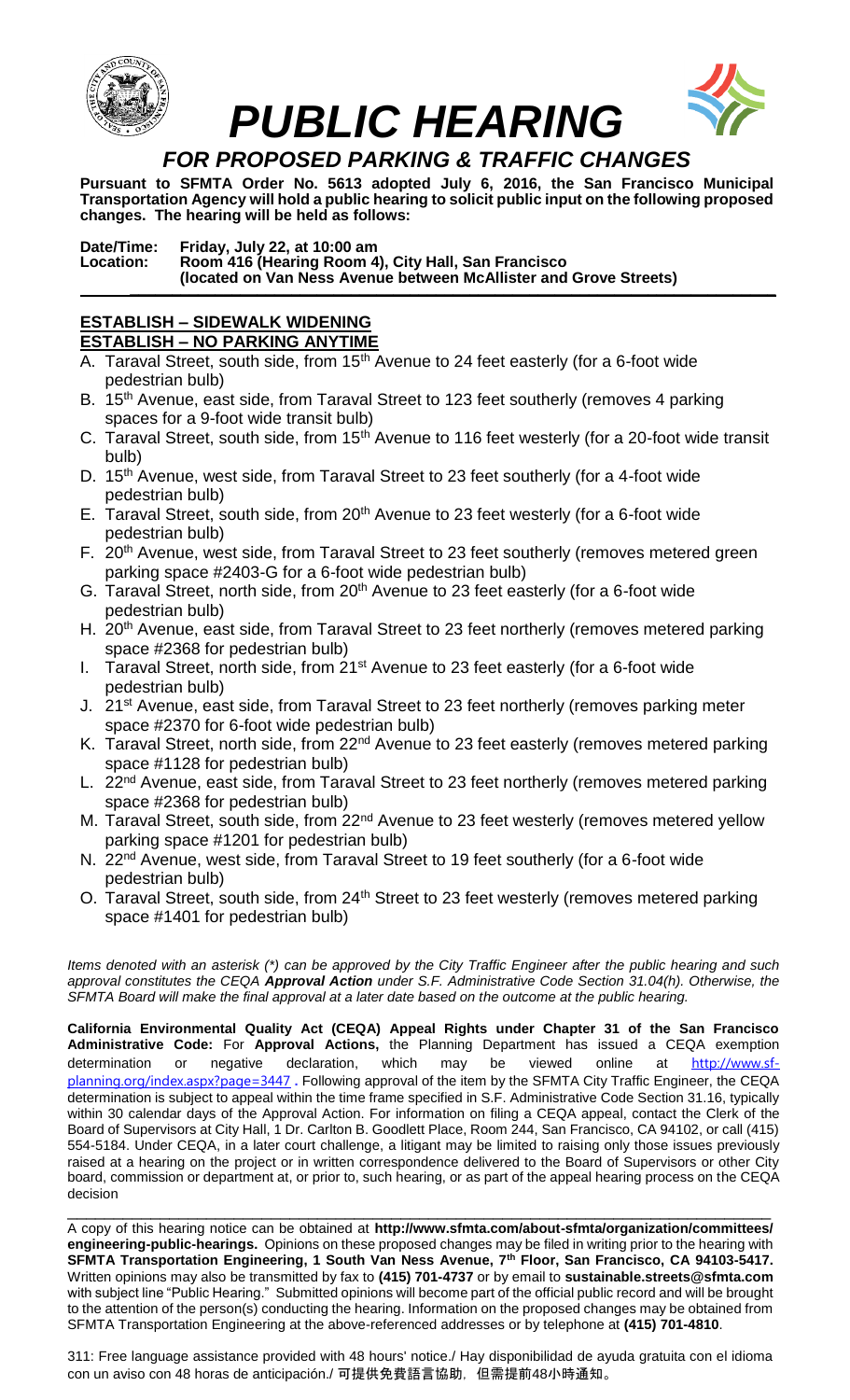



**Pursuant to SFMTA Order No. 5613 adopted July 6, 2016, the San Francisco Municipal Transportation Agency will hold a public hearing to solicit public input on the following proposed changes. The hearing will be held as follows:**

### **Date/Time: Friday, July 22, at 10:00 am Location: Room 416 (Hearing Room 4), City Hall, San Francisco (located on Van Ness Avenue between McAllister and Grove Streets) \_\_\_\_\_\_\_\_\_\_\_\_\_\_\_\_\_\_\_\_\_\_\_\_\_\_\_\_\_\_\_\_\_\_\_\_\_\_\_\_\_\_\_\_\_\_\_\_\_\_\_\_\_\_\_\_\_\_\_\_\_\_\_\_\_\_\_\_\_\_\_\_\_\_\_\_**

- P. 24<sup>th</sup> Avenue, west side, from Taraval Street to 23 feet southerly (removes 2 parking spaces for pedestrian bulb)
- Q. Taraval Street, north side, from 24<sup>th</sup> Street to 23 feet easterly (removes metered parking space #1326 for pedestrian bulb)
- R. 24<sup>th</sup> Avenue, east side, from Taraval Street to 23 feet northerly (removes 2 parking spaces for a 6-foot wide pedestrian bulb)
- S. Taraval Street, south side, from 33<sup>rd</sup> Avenue to 23 feet westerly (removes 1 parking space for a 6-foot wide pedestrian bulb)
- T. 33rd Avenue, west side, from Taraval Street to 23 feet southerly (for a 6-foot wide pedestrian bulb)
- U. Taraval Street, north side, from 33<sup>rd</sup> Avenue to 23 feet easterly (removes 1 parking space for a 6-foot wide pedestrian bulb)
- V. 33<sup>rd</sup> Avenue, east side, from Taraval Street to 23 feet northerly (removes 1 parking space for a 6-foot wide pedestrian bulb)
- W. Taraval Street, south side, from 38<sup>th</sup> Avenue to 23 feet westerly (for a 6-foot wide pedestrian bulb)
- X. 38<sup>th</sup> Avenue, west side, from Taraval Street to 23 feet southerly (removes 1 parking space for a 6-foot wide pedestrian bulb)
- Y. Taraval Street, north side, from 38<sup>th</sup> Avenue to 23 feet easterly (for a 6-foot wide pedestrian bulb)
- Z. 38<sup>th</sup> Avenue, east side, from Taraval Street to 23 feet northerly (for a 6-foot wide pedestrian bulb)

# **ESTABLISH – PASSENGER LOADING ZONE DURING POSTED SERVICE HOURS**

36<sup>th</sup> Avenue, east side, from Taraval Street to 40 feet northerly (relocates passenger loading zone from 2540 Taraval Street)

### **ESTABLISH GREEN METERED PARKING, 30-MINUTE LIMIT, 9 AM TO NOON AND 2 PM TO 5 PM MONDAY THROUGH FRIDAY AND 9 AM TO 5 PM SATURDAY ESTABLISH – PART TIME PASSENGER LOADING ZONE, NOON TO 2 PM MONDAY THROUGH FRIDAY AND 5 PM TO 10 PM EVERYDAY**

18<sup>th</sup> Avenue, west side, from Taraval Street to 27 feet northerly (relocates passenger zone at 800 Taraval Street to metered space #2399)

*Items denoted with an asterisk (\*) can be approved by the City Traffic Engineer after the public hearing and such approval constitutes the CEQA Approval Action under S.F. Administrative Code Section 31.04(h). Otherwise, the SFMTA Board will make the final approval at a later date based on the outcome at the public hearing.*

**California Environmental Quality Act (CEQA) Appeal Rights under Chapter 31 of the San Francisco Administrative Code:** For **Approval Actions,** the Planning Department has issued a CEQA exemption determination or negative declaration, which may be viewed online at [http://www.sf](http://www.sf-planning.org/index.aspx?page=3447)[planning.org/index.aspx?page=3447](http://www.sf-planning.org/index.aspx?page=3447) **.** Following approval of the item by the SFMTA City Traffic Engineer, the CEQA determination is subject to appeal within the time frame specified in S.F. Administrative Code Section 31.16, typically within 30 calendar days of the Approval Action. For information on filing a CEQA appeal, contact the Clerk of the Board of Supervisors at City Hall, 1 Dr. Carlton B. Goodlett Place, Room 244, San Francisco, CA 94102, or call (415) 554-5184. Under CEQA, in a later court challenge, a litigant may be limited to raising only those issues previously raised at a hearing on the project or in written correspondence delivered to the Board of Supervisors or other City board, commission or department at, or prior to, such hearing, or as part of the appeal hearing process on the CEQA decision

\_\_\_\_\_\_\_\_\_\_\_\_\_\_\_\_\_\_\_\_\_\_\_\_\_\_\_\_\_\_\_\_\_\_\_\_\_\_\_\_\_\_\_\_\_\_\_\_\_\_\_\_\_\_\_\_\_\_\_\_\_\_\_\_\_\_\_\_\_\_\_\_\_\_\_\_ A copy of this hearing notice can be obtained at **http://www.sfmta.com/about-sfmta/organization/committees/ engineering-public-hearings.** Opinions on these proposed changes may be filed in writing prior to the hearing with **SFMTA Transportation Engineering, 1 South Van Ness Avenue, 7th Floor, San Francisco, CA 94103-5417.** Written opinions may also be transmitted by fax to **(415) 701-4737** or by email to **sustainable.streets@sfmta.com**  with subject line "Public Hearing." Submitted opinions will become part of the official public record and will be brought to the attention of the person(s) conducting the hearing. Information on the proposed changes may be obtained from SFMTA Transportation Engineering at the above-referenced addresses or by telephone at **(415) 701-4810**.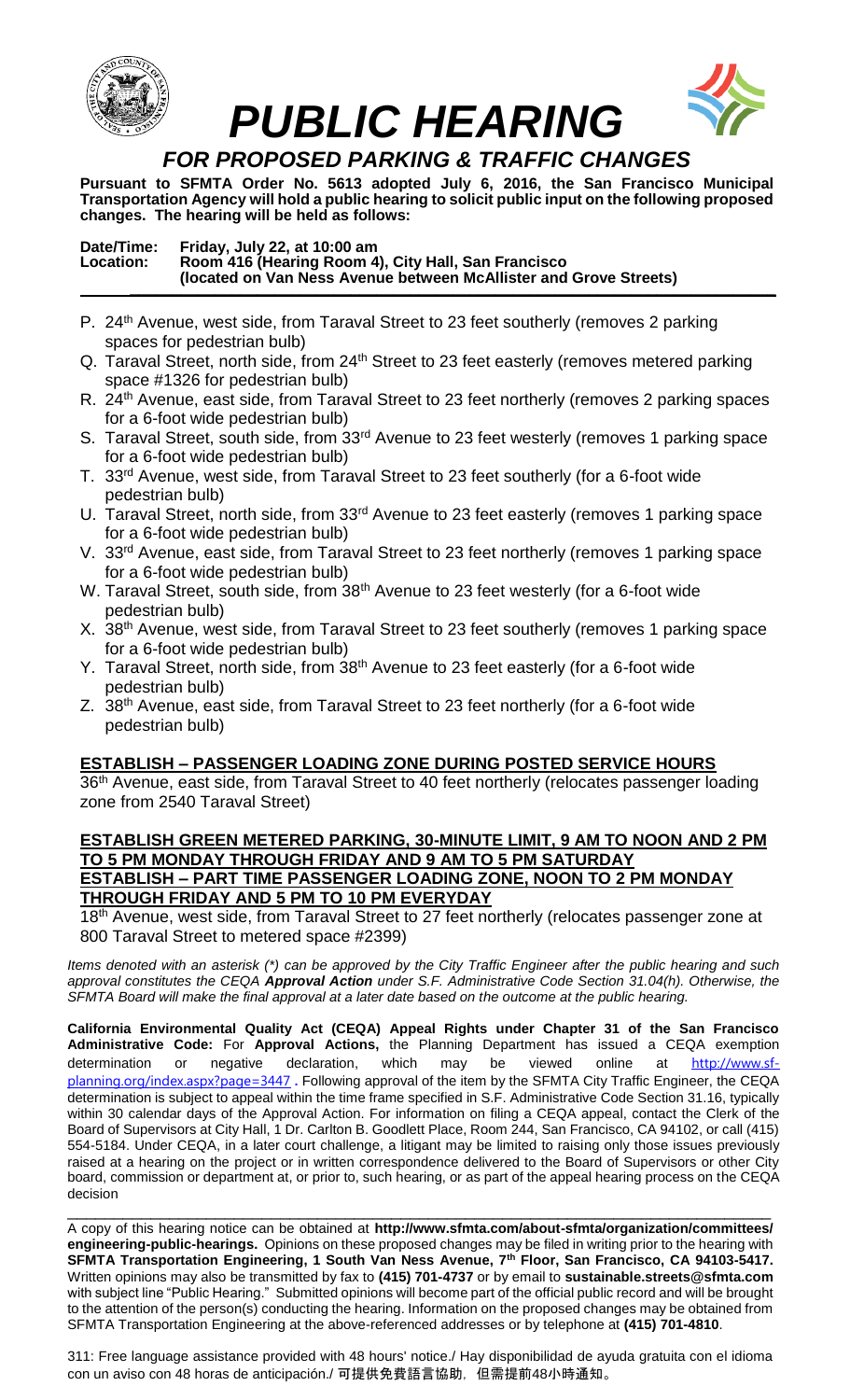



**Pursuant to SFMTA Order No. 5613 adopted July 6, 2016, the San Francisco Municipal Transportation Agency will hold a public hearing to solicit public input on the following proposed changes. The hearing will be held as follows:**

### **Date/Time: Friday, July 22, at 10:00 am Location: Room 416 (Hearing Room 4), City Hall, San Francisco (located on Van Ness Avenue between McAllister and Grove Streets) \_\_\_\_\_\_\_\_\_\_\_\_\_\_\_\_\_\_\_\_\_\_\_\_\_\_\_\_\_\_\_\_\_\_\_\_\_\_\_\_\_\_\_\_\_\_\_\_\_\_\_\_\_\_\_\_\_\_\_\_\_\_\_\_\_\_\_\_\_\_\_\_\_\_\_\_**

## **ESTABLISH – GREEN ZONE, 9 AM TO 6 PM MONDAY THROUGH SATURDAY**

28<sup>th</sup> Avenue, west side, from 60 feet to 110 feet northerly (extends existing green zone by 50 feet)

36<sup>th</sup> Avenue, east side, from 40 feet to 100 feet north of Taraval Street (shifts existing 60' green zone north to accommodate passenger loading zone relocation)

### **ESTABLISH – YELLOW METER LOADING ZONE, 30-MINUTE TIME LIMIT, 9 AM TO 6 PM MONDAY THROUGH FRIDAY**

26<sup>th</sup> Avenue, west side, from Taraval Street to 25 feet southerly (relocates yellow metered loading space #1605 from 1617 Taraval Street)

### **ESTABLISH – YELLOW METER LOADING ZONE, 30-MINUTE TIME LIMIT, 9 AM TO 6 PM MONDAY THROUGH SATURDAY**

20<sup>th</sup> Avenue, east side, from 73 feet to 95 feet south of Taraval Street (converts general meter parking space #2410)

### **ESTABLISH – YELLOW METERED LOADING ZONE, 30-MINUTE TIME LIMIT, 7 AM TO 1 PM MONDAY THROUGH SATURDAY**

18<sup>th</sup> Avenue, west side, from 49 feet to 77 feet north of Taraval Street (relocates yellow metered loading space #818 from 870 Taraval Street to metered space # 2395)

### **ESTABLISH – GENERAL METERED PARKING, 2-HOUR TIME LIMIT, 9 AM TO 6 PM SATURDAY**

- A. 17<sup>th</sup> Avenue, west side, from Taraval Street to 100 feet northerly
- B. 17<sup>th</sup> Avenue, east side, from 22 feet to 86 feet north of Taraval Street
- C. 17<sup>th</sup> Avenue, west side, from Taraval Street to 80 feet southerly
- D. 19<sup>th</sup> Avenue, west side, from 32 feet to 136 feet north of Taraval Street (SFMTA 7/7/2015 Board of Directors meeting approved the relocation of the 28-19<sup>th</sup> Avenue bus stop from nearside to farside of intersection)
- E. 19<sup>th</sup> Avenue, east side, 171 feet to 380 feet north of Taraval Street
- F. 19<sup>th</sup> Avenue, east side, 35 feet to 53 feet south of Taraval Street
- G. 21st Avenue, west side, from 73 feet to 105 feet north of Taraval Street
- H. 22<sup>nd</sup> Avenue, west side, from 95 feet to 118 feet north of Taraval Street

*Items denoted with an asterisk (\*) can be approved by the City Traffic Engineer after the public hearing and such approval constitutes the CEQA Approval Action under S.F. Administrative Code Section 31.04(h). Otherwise, the SFMTA Board will make the final approval at a later date based on the outcome at the public hearing.*

**California Environmental Quality Act (CEQA) Appeal Rights under Chapter 31 of the San Francisco Administrative Code:** For **Approval Actions,** the Planning Department has issued a CEQA exemption determination or negative declaration, which may be viewed online at [http://www.sf](http://www.sf-planning.org/index.aspx?page=3447)[planning.org/index.aspx?page=3447](http://www.sf-planning.org/index.aspx?page=3447) **.** Following approval of the item by the SFMTA City Traffic Engineer, the CEQA determination is subject to appeal within the time frame specified in S.F. Administrative Code Section 31.16, typically within 30 calendar days of the Approval Action. For information on filing a CEQA appeal, contact the Clerk of the Board of Supervisors at City Hall, 1 Dr. Carlton B. Goodlett Place, Room 244, San Francisco, CA 94102, or call (415) 554-5184. Under CEQA, in a later court challenge, a litigant may be limited to raising only those issues previously raised at a hearing on the project or in written correspondence delivered to the Board of Supervisors or other City board, commission or department at, or prior to, such hearing, or as part of the appeal hearing process on the CEQA decision \_\_\_\_\_\_\_\_\_\_\_\_\_\_\_\_\_\_\_\_\_\_\_\_\_\_\_\_\_\_\_\_\_\_\_\_\_\_\_\_\_\_\_\_\_\_\_\_\_\_\_\_\_\_\_\_\_\_\_\_\_\_\_\_\_\_\_\_\_\_\_\_\_\_\_\_

A copy of this hearing notice can be obtained at **http://www.sfmta.com/about-sfmta/organization/committees/ engineering-public-hearings.** Opinions on these proposed changes may be filed in writing prior to the hearing with **SFMTA Transportation Engineering, 1 South Van Ness Avenue, 7th Floor, San Francisco, CA 94103-5417.** Written opinions may also be transmitted by fax to **(415) 701-4737** or by email to **sustainable.streets@sfmta.com**  with subject line "Public Hearing." Submitted opinions will become part of the official public record and will be brought to the attention of the person(s) conducting the hearing. Information on the proposed changes may be obtained from SFMTA Transportation Engineering at the above-referenced addresses or by telephone at **(415) 701-4810**.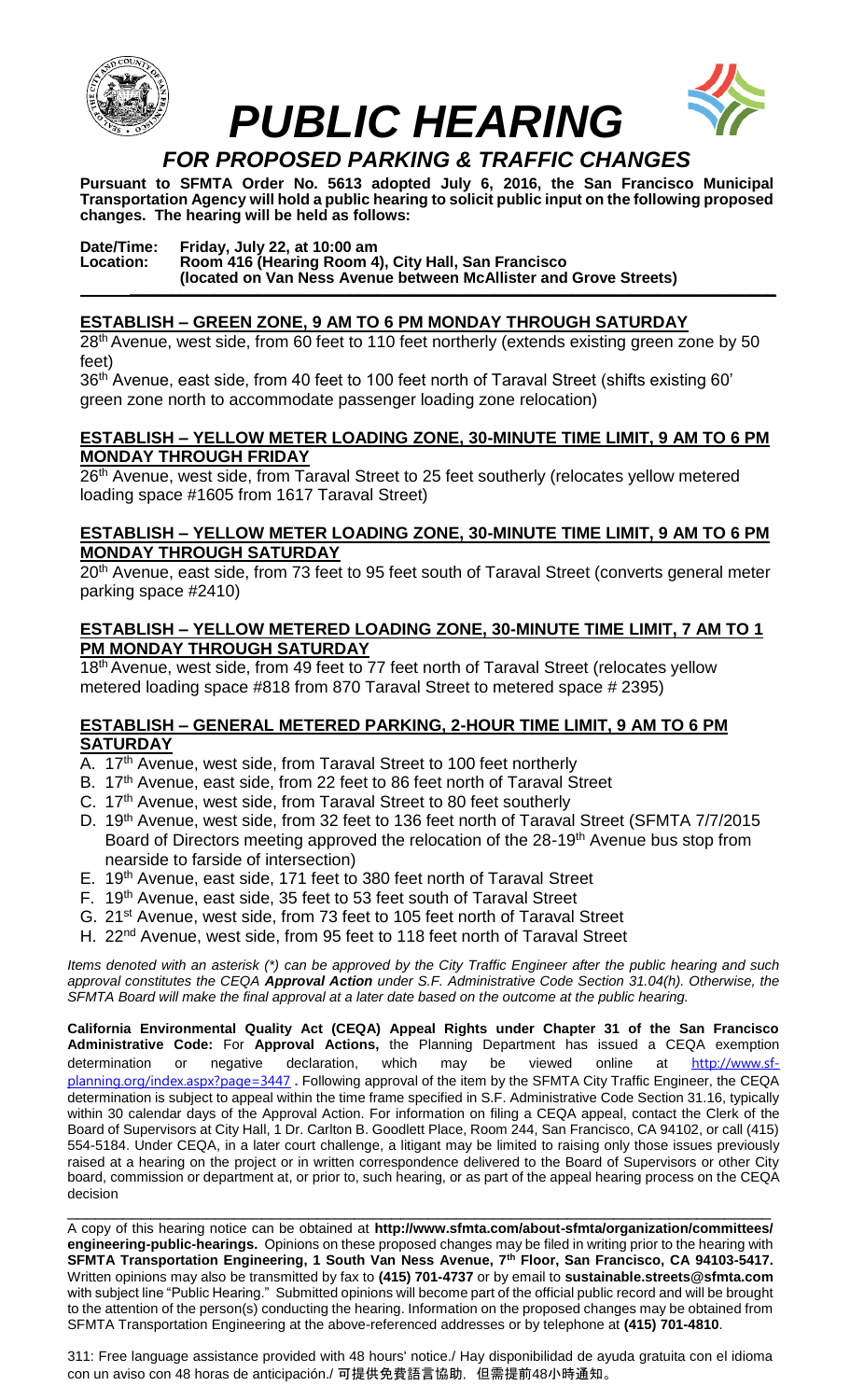

**Pursuant to SFMTA Order No. 5613 adopted July 6, 2016, the San Francisco Municipal Transportation Agency will hold a public hearing to solicit public input on the following proposed changes. The hearing will be held as follows:**

| Date/Time:<br>Location: | Friday, July 22, at 10:00 am<br>Room 416 (Hearing Room 4), City Hall, San Francisco<br>(located on Van Ness Avenue between McAllister and Grove Streets) |  |
|-------------------------|----------------------------------------------------------------------------------------------------------------------------------------------------------|--|
|-------------------------|----------------------------------------------------------------------------------------------------------------------------------------------------------|--|

- I.  $25<sup>th</sup>$  Avenue, west side, from Taraval Street to 85 feet southerly
- J. 25<sup>th</sup> Avenue, east side, from Taraval Street to 100 feet southerly
- K. 25<sup>th</sup> Avenue, west side, from Taraval Street to 25 feet northerly
- L. 25<sup>th</sup> Avenue, east side, from Taraval Street to 80 feet northerly
- M. 26<sup>th</sup> Avenue, west side, from Taraval Street to 40 feet northerly
- N. 26<sup>th</sup> Avenue, east side, from Taraval Street to 95 feet southerly
- O. 26th Avenue, east side, from Taraval Street to 85 feet northerly
- P. 27<sup>th</sup> Avenue, west side, from Taraval Street to 40 feet northerly
- Q. 27<sup>th</sup> Avenue, east side, from Taraval Street to 40 feet southerly
- R. 29<sup>th</sup> Avenue, east side, from 40 feet to 60 feet south of Taraval Street

#### **ESTABLISH – PERPENDICULAR PARKING**

- A. Santiago Street, south side, from 21<sup>st</sup> Avenue to 22<sup>nd</sup> Avenue
- B. Santiago Street, south side, from 27<sup>th</sup> Avenue to 28<sup>th</sup> Avenue
- C. Santiago Street, south side, from 30<sup>th</sup> Avenue to 31<sup>st</sup> Avenue
- D. Santiago Street, south side, from 32<sup>nd</sup> Avenue to 33<sup>rd</sup> Avenue
- E. Santiago Street, south side, from 40<sup>th</sup> Avenue to 41<sup>st</sup> Avenue
- F. Santiago Street, south side, from 41<sup>st</sup> Avenue to 42<sup>nd</sup> Avenue
- G. Santiago Street, south side, from 42nd Avenue to 43rd Avenue
- H. Santiago Street, south side, from 45<sup>th</sup> Avenue to 46<sup>th</sup> Avenue
- I. Ulloa Street, north side, from 16<sup>th</sup> Avenue to 17<sup>th</sup> Avenue
- J. Ulloa Street, south side, from 25<sup>th</sup> Avenue to 26<sup>th</sup> Avenue
- K. Ulloa Street, north side, from 28<sup>th</sup> Avenue to 29<sup>th</sup> Avenue
- L. Ulloa Street, north side, from 32<sup>nd</sup> Avenue to 33<sup>rd</sup> Avenue
- M. Ulloa Street, north side, from 41<sup>st</sup> Avenue to 42<sup>nd</sup> Avenue
- N. Ulloa Street, north side, from 43<sup>rd</sup> Avenue to 44<sup>th</sup> Avenue

### **ESTABLISH – PERPENDICULAR PARKING ESTABLISH – GENERAL METER 2 HOUR PARKING, 9 AM TO 6 PM MONDAY THROUGH SATURDAY**

Taraval Street, south side, from 14<sup>th</sup> Avenue to 93 feet westerly (converts 4 parallel metered spaces # 401, 403, 405, 409 to 10 perpendicular metered spaces)

*Items denoted with an asterisk (\*) can be approved by the City Traffic Engineer after the public hearing and such approval constitutes the CEQA Approval Action under S.F. Administrative Code Section 31.04(h). Otherwise, the SFMTA Board will make the final approval at a later date based on the outcome at the public hearing.*

**California Environmental Quality Act (CEQA) Appeal Rights under Chapter 31 of the San Francisco Administrative Code:** For **Approval Actions,** the Planning Department has issued a CEQA exemption determination or negative declaration, which may be viewed online at [http://www.sf](http://www.sf-planning.org/index.aspx?page=3447)[planning.org/index.aspx?page=3447](http://www.sf-planning.org/index.aspx?page=3447) **.** Following approval of the item by the SFMTA City Traffic Engineer, the CEQA determination is subject to appeal within the time frame specified in S.F. Administrative Code Section 31.16, typically within 30 calendar days of the Approval Action. For information on filing a CEQA appeal, contact the Clerk of the Board of Supervisors at City Hall, 1 Dr. Carlton B. Goodlett Place, Room 244, San Francisco, CA 94102, or call (415) 554-5184. Under CEQA, in a later court challenge, a litigant may be limited to raising only those issues previously raised at a hearing on the project or in written correspondence delivered to the Board of Supervisors or other City board, commission or department at, or prior to, such hearing, or as part of the appeal hearing process on the CEQA decision

\_\_\_\_\_\_\_\_\_\_\_\_\_\_\_\_\_\_\_\_\_\_\_\_\_\_\_\_\_\_\_\_\_\_\_\_\_\_\_\_\_\_\_\_\_\_\_\_\_\_\_\_\_\_\_\_\_\_\_\_\_\_\_\_\_\_\_\_\_\_\_\_\_\_\_\_ A copy of this hearing notice can be obtained at **http://www.sfmta.com/about-sfmta/organization/committees/ engineering-public-hearings.** Opinions on these proposed changes may be filed in writing prior to the hearing with **SFMTA Transportation Engineering, 1 South Van Ness Avenue, 7th Floor, San Francisco, CA 94103-5417.** Written opinions may also be transmitted by fax to **(415) 701-4737** or by email to **sustainable.streets@sfmta.com**  with subject line "Public Hearing." Submitted opinions will become part of the official public record and will be brought to the attention of the person(s) conducting the hearing. Information on the proposed changes may be obtained from SFMTA Transportation Engineering at the above-referenced addresses or by telephone at **(415) 701-4810**.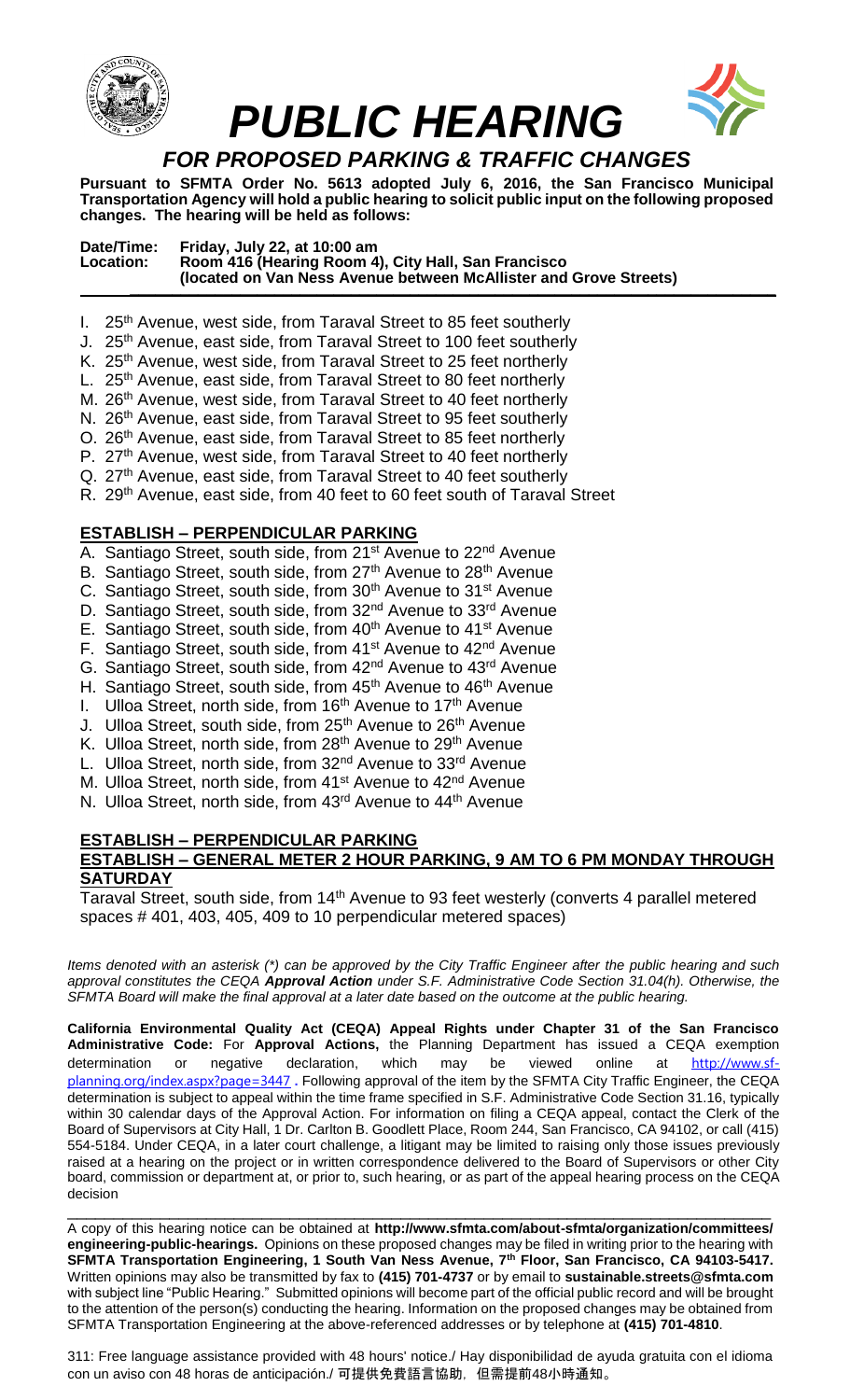



**Pursuant to SFMTA Order No. 5613 adopted July 6, 2016, the San Francisco Municipal Transportation Agency will hold a public hearing to solicit public input on the following proposed changes. The hearing will be held as follows:**

**Date/Time: Friday, July 22, at 10:00 am Location: Room 416 (Hearing Room 4), City Hall, San Francisco (located on Van Ness Avenue between McAllister and Grove Streets) \_\_\_\_\_\_\_\_\_\_\_\_\_\_\_\_\_\_\_\_\_\_\_\_\_\_\_\_\_\_\_\_\_\_\_\_\_\_\_\_\_\_\_\_\_\_\_\_\_\_\_\_\_\_\_\_\_\_\_\_\_\_\_\_\_\_\_\_\_\_\_\_\_\_\_\_**

### **ESTABLISH – 45 DEGREE ANGLED PARKING**

- A. 30<sup>th</sup> Avenue, west side, from Ulloa Street to 70 feet northerly
- B. 31<sup>st</sup> Avenue, east side, from Ulloa Street to 107 feet northerly
- C. 34<sup>th</sup> Avenue, west side, from Taraval Street to 47 feet southerly
- D. 35<sup>th</sup> Avenue, west side, from Taraval Street to 75 feet southerly
- E. 38th Avenue, west side, from Ulloa Street to 60 feet northerly
- F. 39<sup>th</sup> Avenue, west side, from Ulloa Street to 72 feet northerly
- G. 42nd Avenue, west side, from Taraval Street to 60 feet southerly
- H. 45<sup>th</sup> Avenue, east side, from Ulloa Street to 72 feet southerly
- I. 45<sup>th</sup> Avenue, east side, from Vicente Street to 72 feet northerly
- J. 47<sup>th</sup> Avenue, east side, from Taraval Street to 60 feet southerly
- K. Funston Avenue, west side, from Taraval Street to 130 feet southerly

#### **ESTABLISH – 45 DEGREE ANGLED PARKING ESTABLISH – UNMETERED GENERAL PARKING, 1-HOUR TIME LIMIT, 7 AM TO 6 PM MONDAY THROUGH SATURDAY**

- A. 31<sup>st</sup> Avenue, west side, from Taraval Street to 60 feet southerly
- B. 32<sup>nd</sup> Avenue, west side, from Taraval Street to 83 feet southerly
- C. 46<sup>th</sup> Avenue, east side, from Taraval Street to 70 feet northerly

### **ESTABLISH – UNMETERED GENERAL PARKING, 1 HOUR TIME LIMIT, 7 AM TO 6 PM MONDAY THROUGH SATURDAY**

- A. 29<sup>th</sup> Avenue, west side, from Taraval Street to 60 feet northerly
- B. 30<sup>th</sup> Avenue, west side, from Taraval Street to 23 feet southerly
- C. 31st Avenue, east side, from Taraval Street to 60 feet northerly
- D. 31<sup>st</sup> Avenue, east side, from 53 feet to 88 feet south of Taraval Street
- E. 31<sup>st</sup> Avenue, west side, from Taraval Street to 100 feet northerly
- F. 32<sup>nd</sup> Avenue, east side, from 20 feet to 75 feet north of Taraval Street
- G. 32nd Avenue, east side, from 25 feet to 70 feet feet south of Taraval Street
- H. 32<sup>nd</sup> Avenue, west side, from Taraval Street to 75 feet northerly
- I. 33<sup>rd</sup> Avenue, west side, from Taraval Street to 80 feet northerly
- J. 33<sup>rd</sup> Avenue, west side, from 35 feet to 70 feet south of Taraval Street
- K. 33rd Avenue, east side, from 23 feet to 72 feet north of Taraval Street

*Items denoted with an asterisk (\*) can be approved by the City Traffic Engineer after the public hearing and such approval constitutes the CEQA Approval Action under S.F. Administrative Code Section 31.04(h). Otherwise, the SFMTA Board will make the final approval at a later date based on the outcome at the public hearing.*

**California Environmental Quality Act (CEQA) Appeal Rights under Chapter 31 of the San Francisco Administrative Code:** For **Approval Actions,** the Planning Department has issued a CEQA exemption determination or negative declaration, which may be viewed online at [http://www.sf](http://www.sf-planning.org/index.aspx?page=3447)[planning.org/index.aspx?page=3447](http://www.sf-planning.org/index.aspx?page=3447) **.** Following approval of the item by the SFMTA City Traffic Engineer, the CEQA determination is subject to appeal within the time frame specified in S.F. Administrative Code Section 31.16, typically within 30 calendar days of the Approval Action. For information on filing a CEQA appeal, contact the Clerk of the Board of Supervisors at City Hall, 1 Dr. Carlton B. Goodlett Place, Room 244, San Francisco, CA 94102, or call (415) 554-5184. Under CEQA, in a later court challenge, a litigant may be limited to raising only those issues previously raised at a hearing on the project or in written correspondence delivered to the Board of Supervisors or other City board, commission or department at, or prior to, such hearing, or as part of the appeal hearing process on the CEQA decision

\_\_\_\_\_\_\_\_\_\_\_\_\_\_\_\_\_\_\_\_\_\_\_\_\_\_\_\_\_\_\_\_\_\_\_\_\_\_\_\_\_\_\_\_\_\_\_\_\_\_\_\_\_\_\_\_\_\_\_\_\_\_\_\_\_\_\_\_\_\_\_\_\_\_\_\_ A copy of this hearing notice can be obtained at **http://www.sfmta.com/about-sfmta/organization/committees/ engineering-public-hearings.** Opinions on these proposed changes may be filed in writing prior to the hearing with **SFMTA Transportation Engineering, 1 South Van Ness Avenue, 7th Floor, San Francisco, CA 94103-5417.** Written opinions may also be transmitted by fax to **(415) 701-4737** or by email to **sustainable.streets@sfmta.com**  with subject line "Public Hearing." Submitted opinions will become part of the official public record and will be brought to the attention of the person(s) conducting the hearing. Information on the proposed changes may be obtained from SFMTA Transportation Engineering at the above-referenced addresses or by telephone at **(415) 701-4810**.